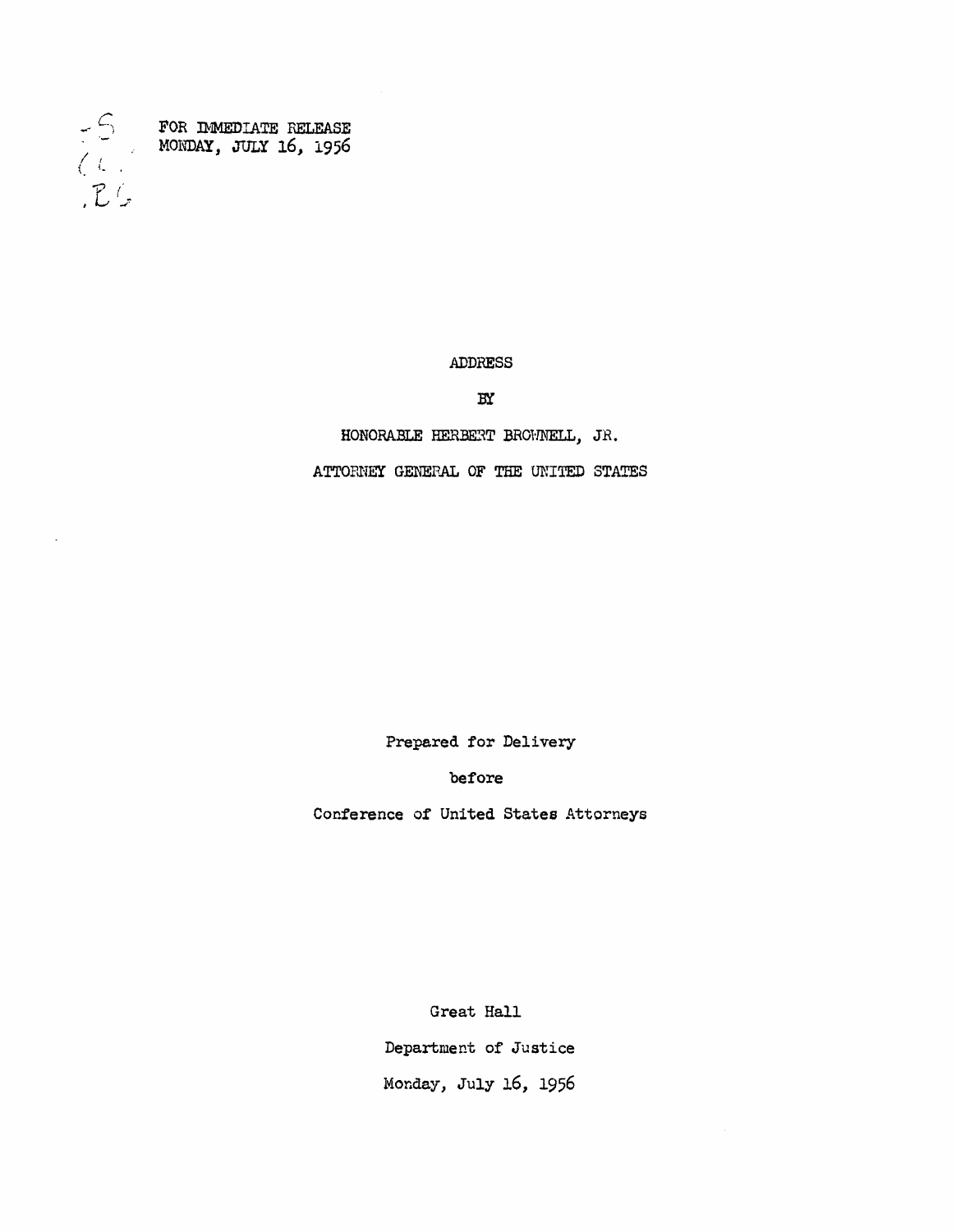I am happy to welcome you to this our third annual United States Attorneys' Conference. I hope you will find your trip not only productive, but enjoyable as well. Although I have the opportunity of seeing some of you from time to time, I look forward to these Conferences which afford me the chance to meet all of you. I earnestly hope that you will take advantage of your time here in the Department to confer with Division Heads and Section Chiefs and others handling cases assigned to your offices. We have set Wednesday aside specifically for this important purpose.

I should like to begin by discussing the very important problem of case backlog. I congratulate all of you on the tremendous advances you have made since we commenced the drive to reduce the cases pending in United States Attorneys' offices. The elimination of the long delay which exists in some districts between the filing of a case and its ultimate disposition has been among our primary objectives since taking office. We recently held in the Department a National Conference on Congestion in the Courts. To this Conference were invited the presidents of the bar associations of all of your states and principal cities, and the heads of other bar, research and judicial organizations. Ninety members of the bar and other interested groups gathered here for the purpose of pooling their knowledge and making concrete suggestions toward the solution of this serious problem. We discussed the subject for two days and adopted a program for launching an all-out, continuous attack on delays in litigation. This attack will be directed by an Executive Committee soon to be appointed. The entire Conference will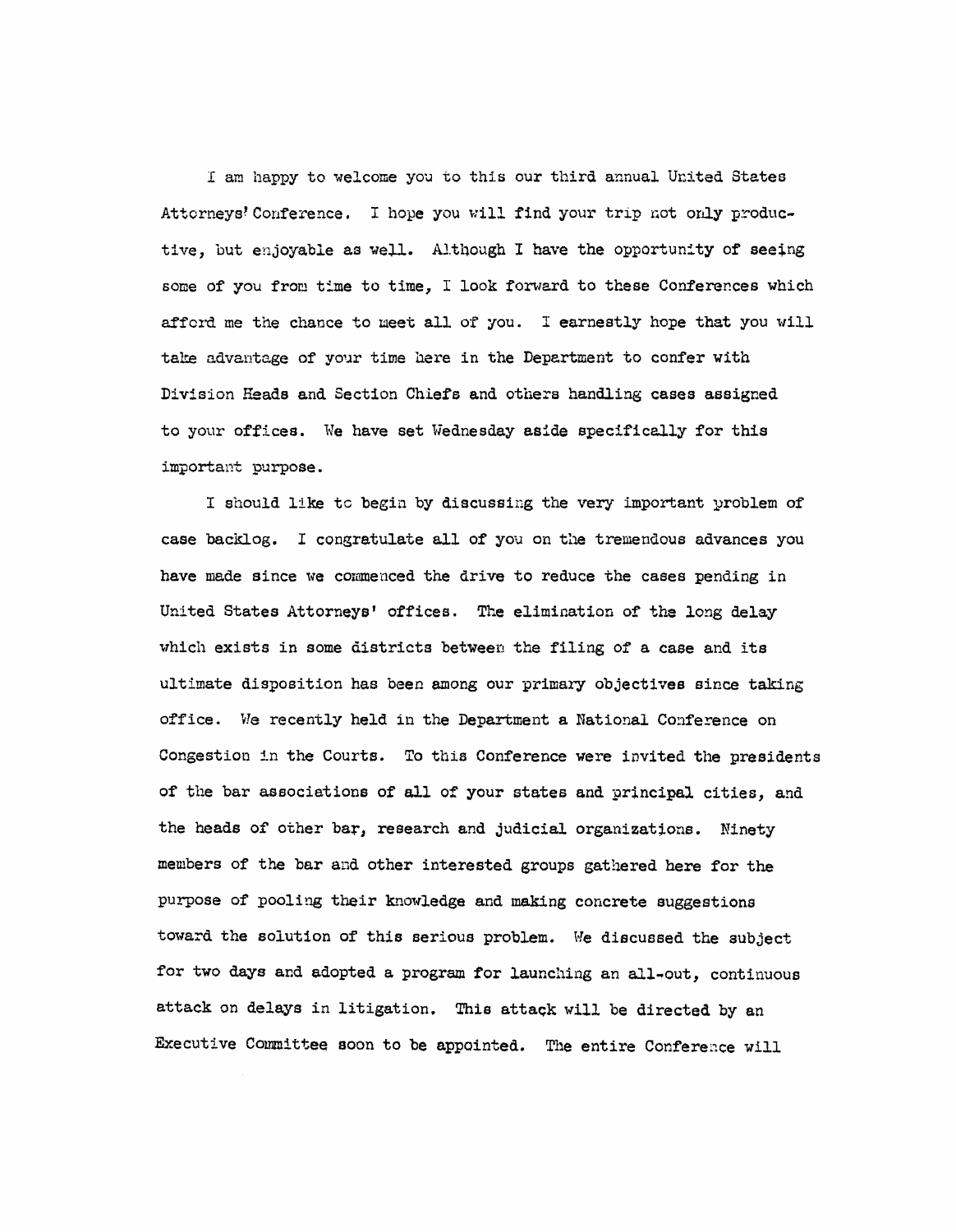meet again as often as the need arises. We all know, in this connection, that one of the most important factors is continuing close working cooperation between the government, the bench and the bar. In this regard, you have played an important and significant part. Without exception, the bench and the bar appreciates not only your cooperation but the great contribution you have made to the administration of justice.

When we first began our all important drive on the backlog in September 1954, there was a staggering total of  $74,972$  cases and matters, civil and criminal, pending in the United States Attorneys' offices. We call a case anything that is pending in court and a matter anything that is not. This total has been reduced since that time as of June 30, 1956 by a total of 23,552 cases and matters leaving the existing total at 51,420, the same being a reduction of 31.15 percent.

As you know, we have been greatly concerned with court congestion. ConsequentlY, a major portion of our effort has been directed toward reducing the number of cases actually pending in court. The number of civil cases actually pending in court has decreased by *6,390,* or 27.29 percent. This leaves the United States Attorneys' offices with 17,023 civil cases pending. This is the smallest number of civil cases pending since June, 1946. During the same period of time the United States Attorneys and the Department of Justice were able to reduce criminal cases by 3,030 or 29.16 percent. This means that as of June 30, 1956 the U. S. Attorneys had fewer criminal cases pending in court than at any time in the last 20 years. There are now pending only  $7,362$ . This remarkable achievement has taken place in the short space of 22 months.

 $-2-$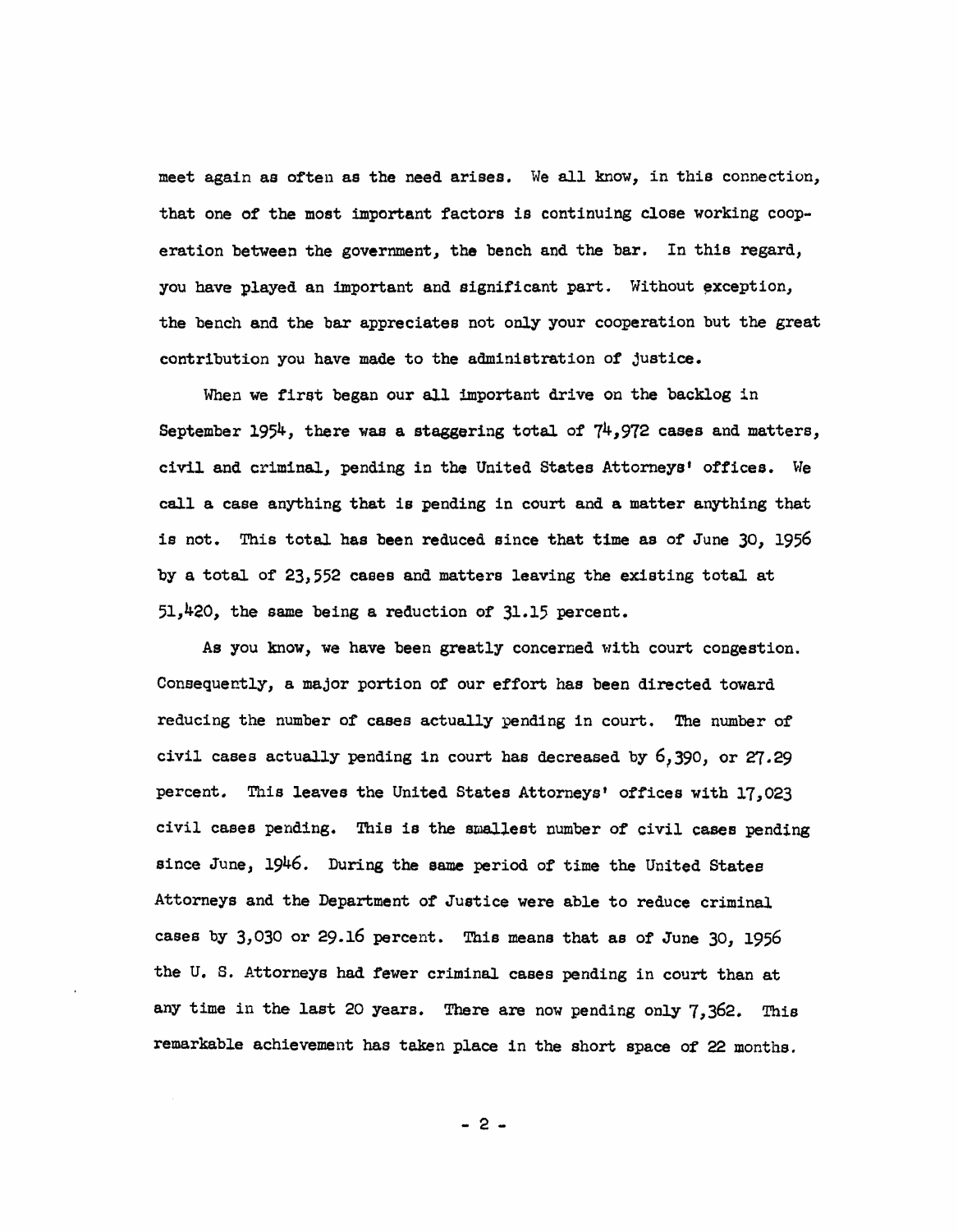The entire Department of Justice has a right to be proud of these outstanding accomplishments. This very large reduction in the number of matters pending, all of which represent potential litigation is bound to have further impaet on case reduction in the not-too-distant future. Private litigants are already beginning to feel the results of our backlog reduction drive.

With your permission I would like to point out a few actual examples of the Government case backlog reduction. The Middle District of North Carolina reduced its pending cases from  $330$  to 60, or a reduction of 81.8 percent; Maryland, from 636 to 331, or  $47.9$  percent; Florida, Southern, from 913 to 502, or 45 percent; Micnigan, Eastern, from 798 to 502, or 37 percent; Illinois, Northern, from 1,059 to 682, or 35 percent; Massachusetts, from 927 to 619, or 33 percent; Pennsylvania, Eastern, from 963 to 665 or 30 percent; and New York, Southern, fram 2,059 to 1,533, or 25 percent. This decrease has extended all along the line with reductions rising as high as 77 percent in districts with proportionately smaller workloads.

Although there have been a number of contributing factors, in the final analysis your good hard work and devotion to duty have been the most important. We in the Department have endeavored to furnish you with every assistance to help you in your work, by providing additional personnel in many districts, by enlarging your authority to compromise and settle cases, and by pressing for long overdue and very well-deserved salary increases. All of these are important aids in themselves but without the determination to make the fullest and most intelligent use of them you could not have achieved the outetanding record which you have made.

 $-3 -$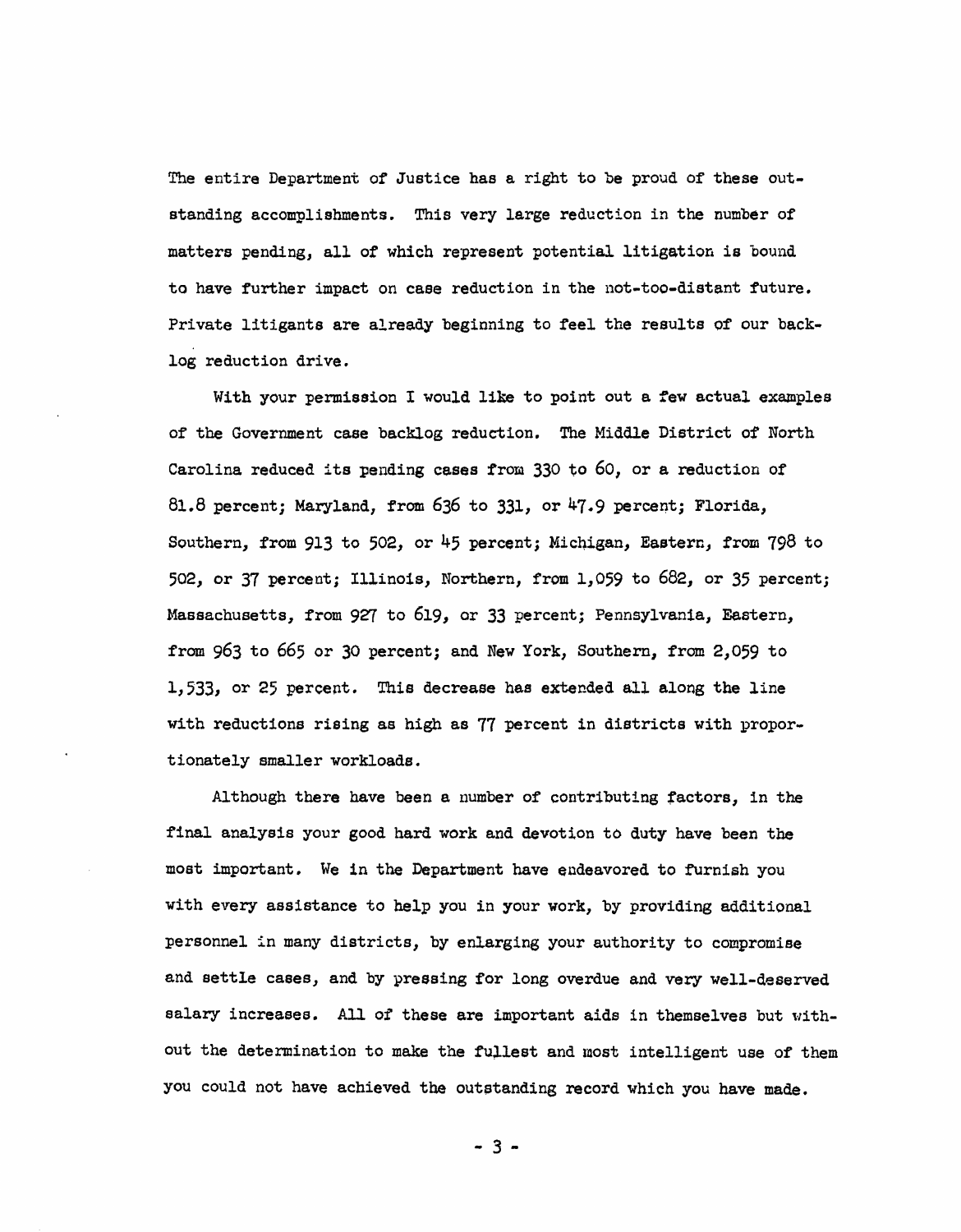Since our last Conference, we have arranged for a number of so-called "task forces" of experienced attorneys from the Department to visit some of your offices. These visits have been of inestimable value to the Department and, I hope, of substantial assistance to you. They have made it possible for us to view your problems first hand and to appreciate them more fully. This mutual benefit has resulted in closer, more effective cooperation between the field and at all levels here in the Department. In addition to these "task forces" we have arranged with the Federal Housing Administration for the assignment of personnel to visit many United States Attorneys' offices for the purpose of reviewing FHA accounts and lending whatever assistance is needed. We hope that FHA lawyers will, within the next 90 days, have covered every one of your offices. During the past year,  $85$  "task force" visits have been made by personnel from the Department and the Federal Housing Administration. I wish to express my appreciation to you for the way in which these representatives have been received into your offices and treated. Our own attorneys, as well as the FHA representatives, have mentioned many times the cordial receptions they have received.

The Litigation Reporting System which was initiated in July of 1953 has been both extended and improved since you were last here. The statistical data furnished through this system has been invaluable to all of us and to you in many ways in connection with budgeting, general management, and backlog reduction.

We also have been busy since the last Conference in getting the cooperation of other Federal agencies in eliminating the reference to

-4-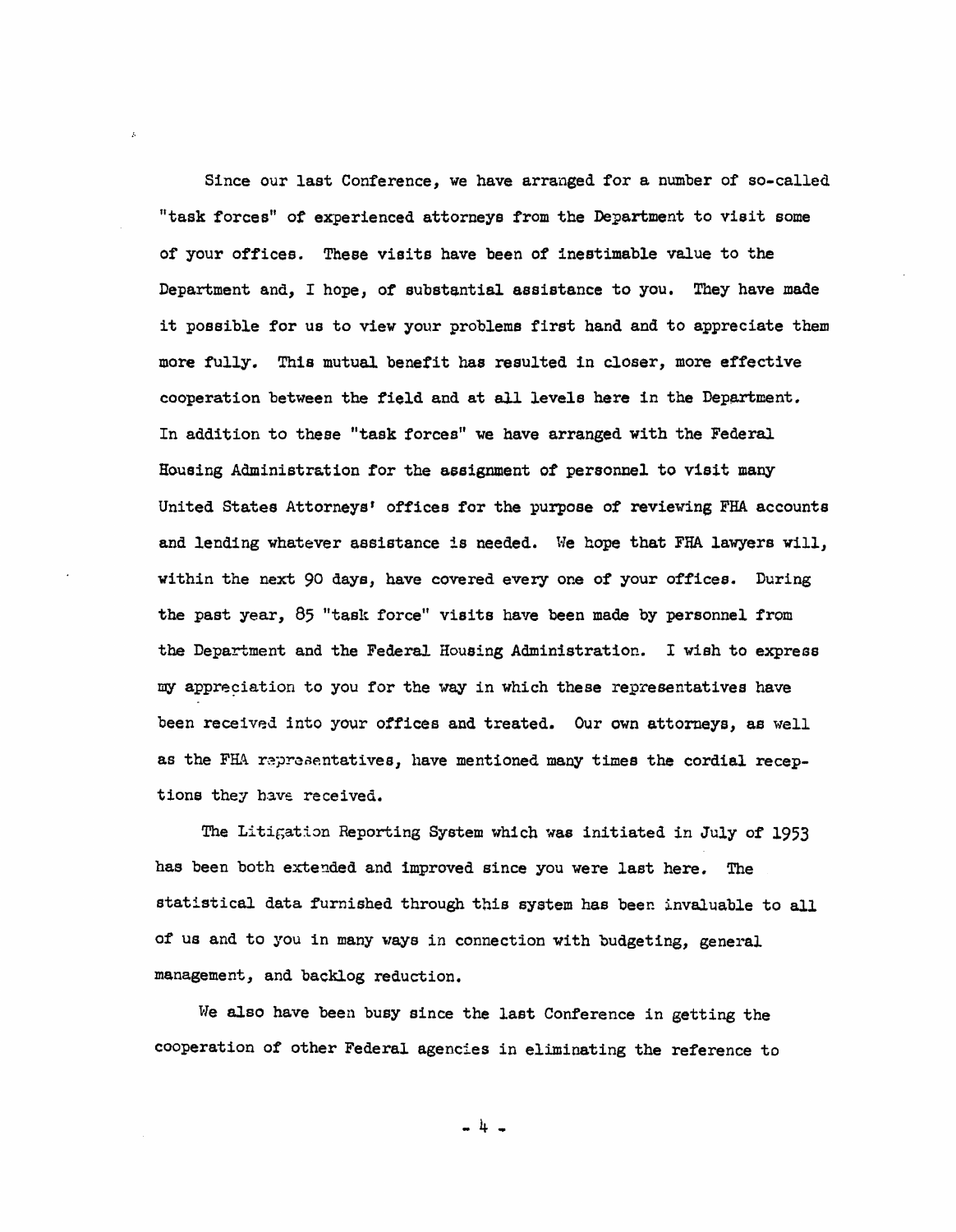United States Attorneys of a great many small, old, and obviously uncollectible claims. The curtailment of these referrals will become a major factor in preventing the future accumulation of a backlog such as we found when we came into office more than three years ago.

Another spectacular development which has resulted from case backlog drive has been the amount of money that has been collected through the United States Attorneys' offices for the Government. During our first full fiscal year in office you collected \$21,217,000. The second year you collected about  $$6,283,000$  more. During the year just past you collected about \$14,285,000 more than the second year, for a total figure of  $$41,785,000$ . This is the all time record for the Department of Justice. It exceeds by more than 8 million dollars the highest prior year. What does this mean to the Government and the taxpayer in terms of money spent by your offices? For every dollar spent on your operations the Treasury received in return  $$2.61$  and the second year  $$2.96$ . This year for each dollar that was appropriated you returned  $$3.75$  to the U.S. Treasury. There may have been other factors contributing to this successful effort on your part but it seems to me that the principal factors are your unselfish devotion to duty and your intelligent and energetic efforts in protecting the interests of the Government.

I believe that in this fourth year of our Administration we can look back with a certain pride over our accomplishments and review the constructive good that has come from them. He have renewed the faith of the American people in the administration of justice. We have conducted our operations in the full light of publicity and have kept the public properly informed of our policies and objectives. We have ascertained,

- 5 -